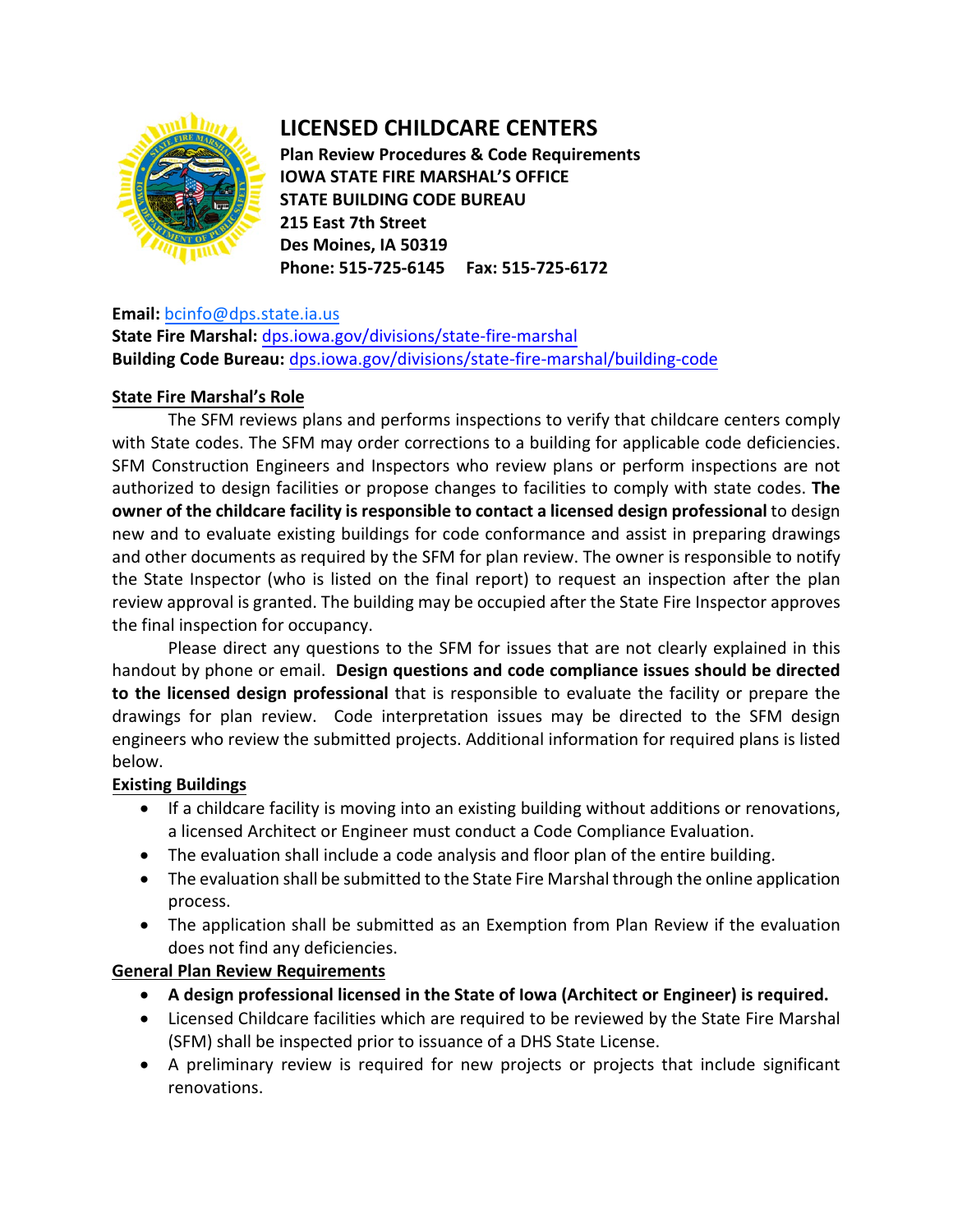## **Occupancy Classification**

**Institutional Group I-4** – A building or structure that that is occupied by five or more people of any age who receive custodial care for fewer than 24 hours a day. This does not include:

- Parents or guardians being cared for
- Relatives by blood, marriage, or adoption being cared for
- If the building is in the dwelling place of the persons being cared for

**Educational Group E** – A childcare facility will be considered an educational occupancy if the following applies:

- Care is given to more than 5, but less than 100, children ages 2  $\frac{1}{2}$  years and younger
- Rooms in which children ages 2  $\frac{1}{2}$  and younger are located on the ground floor
- Rooms in which children ages 2  $\frac{1}{2}$  and younger have direct exits to the outside

# **Specific Code Requirements for Group E Occupancies**

- An automatic sprinkler system is required when any of the following conditions exist:
	- o If care is provided below the ground level.
	- o When the building footprint exceeds the allowable area for the building construction type.
	- o When the portion of the building where the child care is located is greater than 12,000 square feet.
- In a building that is not equipped with an automatic sprinkler system, a 1-hour fire-rated corridor is required if both of the following conditions exist:
	- o If the corridor serves more than 30 people.
	- o Every child care room does not have an exit door to the outside.
- Fire Alarms are required when the calculated occupant load is more than 50.
- An emergency voice/alarm communication system is required when the occupant load is more than 100.
- Carbon monoxide detection is required if there is fuel fired equipment.

# **General Code Requirements**

- Childcare facilities shall comply with the State Fire, Building (which includes ADA standards and Energy Code), Mechanical, Electrical, and Plumbing Code.
- Childcare facilities that have a stove top must comply with the State Fire Marshal Policy
- Fire extinguishers shall be installed as per code requirements in the 2015 IFC, section 906
- Rooms with calculated occupant loads of 50 or more are required to have two exits, doors that are equipped with panic hardware and swing in the direction of travel, exit signs, and emergency lighting.
- All exits shall have paved surface to the public way, parking lot, or road.
- **Plans shall be sealed & signed by an Iowa licensed Architect or Engineer**.